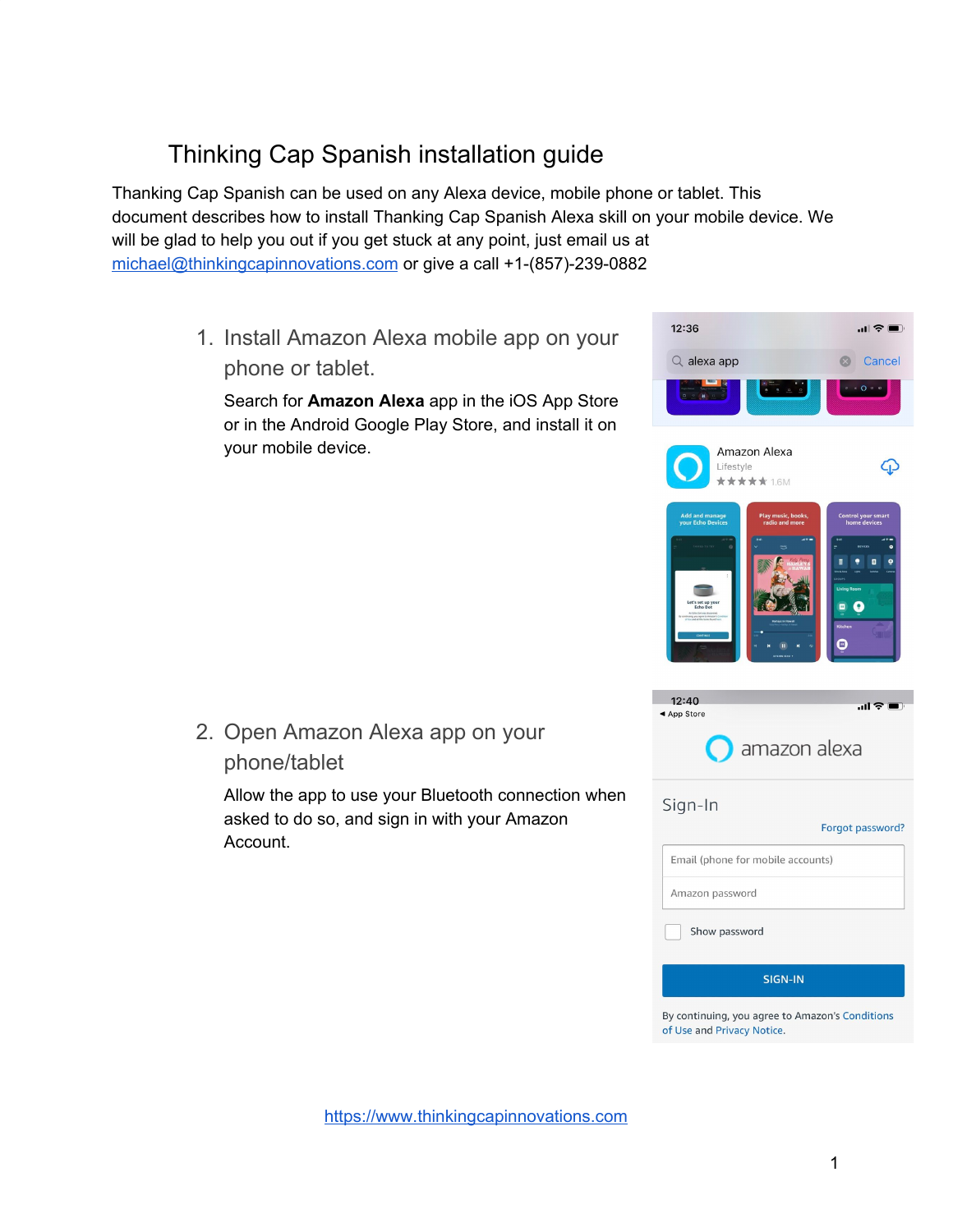3. Tap the **More** button at the bottom of the screen.



4. Choose **Skills & Games**.

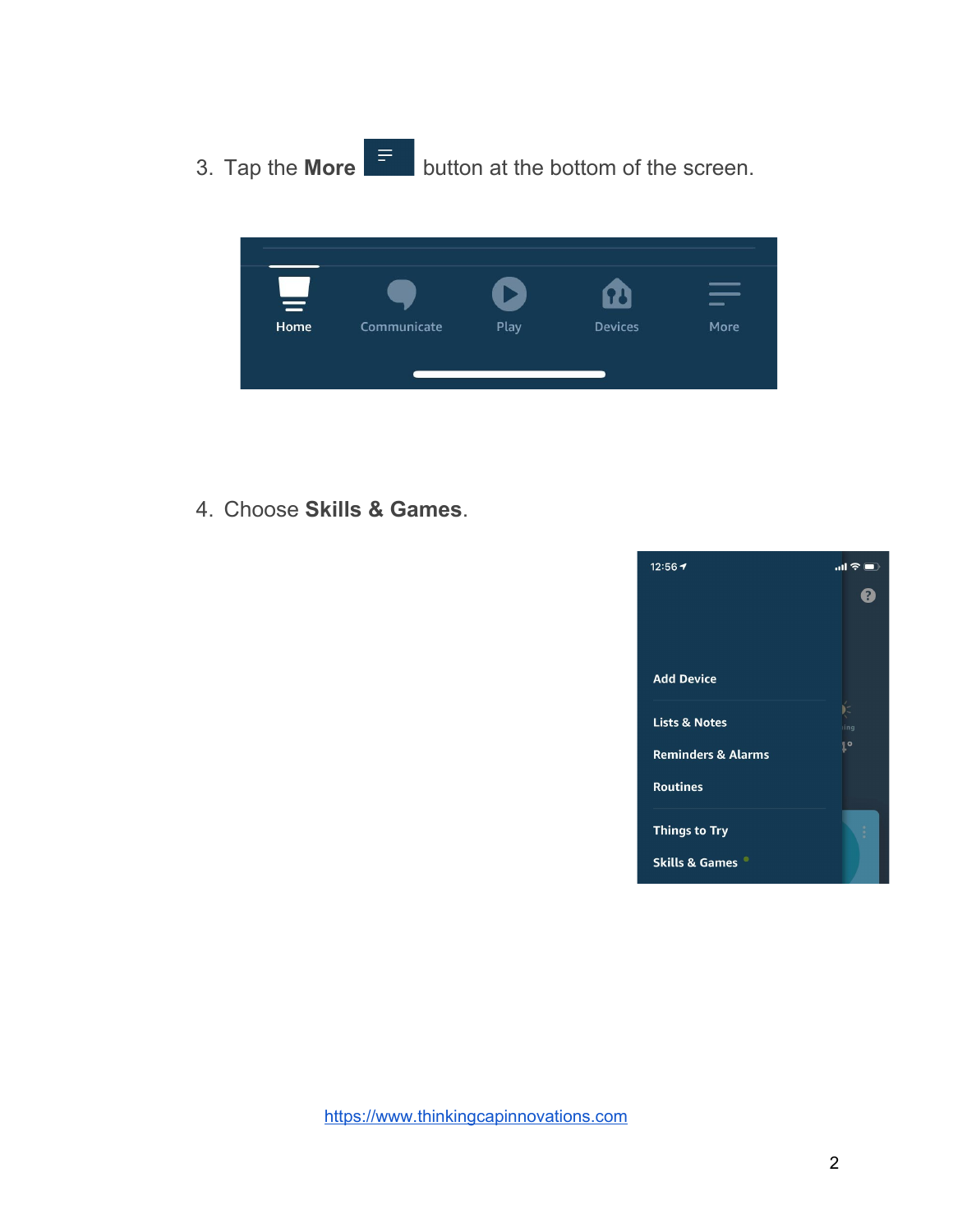5. Search for Thinking Cap Spanish

...and type Thinking Cap Spanish.

In the top right corner, tap the search button (a magnifying glass)...





山々口  $11:40$  $\overline{\left( \right. }%$ 凸 THINKING CAP SPAN... **Thinking Cap Spanish** Thinking Cap ☆☆☆☆☆ 5 **ENABLE TO USE** 

6. Enable the skill.

Choose Thinking Cap Spanish and tap the **ENABLE TO USE** button.